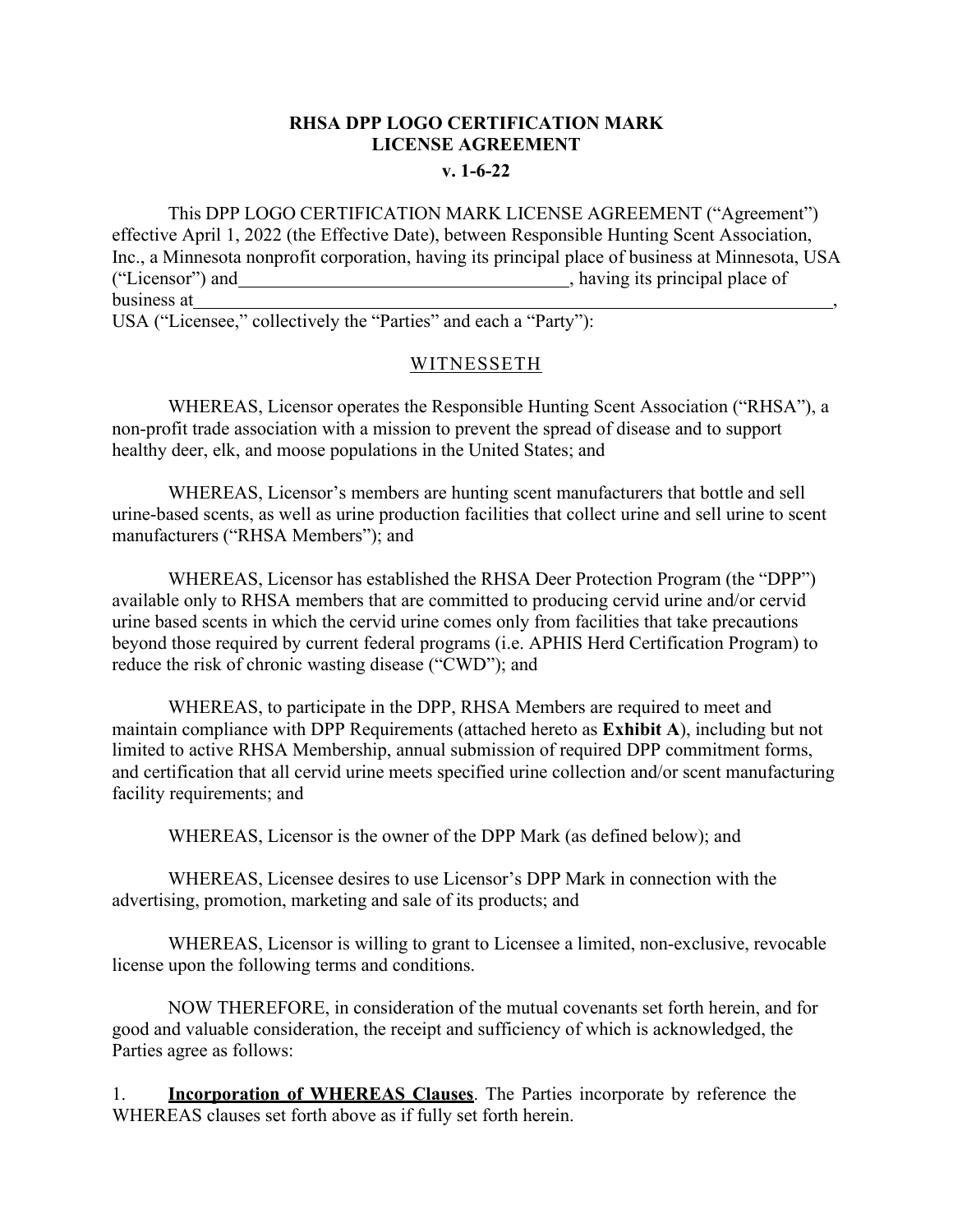2. **Certification Mark**. The DPP Mark shall mean Licensor's certification mark consisting of a circle containing the capital letters "DPP" placed above a checkmark, as shown on **Exhibit B**, and which is the subject of Licensor's U.S. Trademark Application filed on February 1, 2021, Serial No. 90501378.

3. **Ownership and Registration of DPP Mark**. Licensor owns the DPP Mark and has exclusive rights to license the DPP Mark to urine collection facilities and hunting scent manufacturers participating in the DPP that have met, and maintain compliance with, the DPP Requirements. If Licensee acquires, as a result of the exercise of any rights provided under this Agreement, any rights in or to the DPP Mark, Licensee agrees to assign and hereby assigns all such rights to Licensor. Licensee acknowledges Licensor's ownership of the DPP Mark and Licensee agrees to do nothing inconsistent with such ownership. Licensee agrees that nothing in this Agreement shall give Licensee any right, title or interest in or to the DPP Mark other than the right to use the DPP Mark in accordance with this Agreement. Licensee further agrees that it will not challenge the validity of this Agreement. Licensee shall timely cooperate with Licensor's reasonable requests for information necessary to register or maintain the DPP Mark, and shall at Licensee's own expense reasonably assist Licensor to prosecute its trademark applications and maintain its trademark registrations for the DPP Mark, including but not limited to promptly responding to Licensor's requests for use dates and samples showing how the DPP Mark is being used.

4. **Grant of Rights**. Licensor hereby grants to Licensee for the Term of this agreement a nonexclusive, royalty-free, limited, revocable license, without the right to sublicense, to use the DPP Mark only on or in connection with the advertising, promotion, marketing and sale of those products which have been collected, manufactured or produced while Licensee was in strict compliance with DPP Requirements and only in accordance with the terms of this Agreement and for no other use or purpose.

5. **Territory**. The authority to use the DPP Mark extends to the United States, Canada, and their respective territories and possessions.

6. **Term**. This Agreement shall commence on the Effective Date and shall terminate on March 31, 2023, the date on which Licensee's RHSA Membership is terminated by either Party, or the date this Agreement is terminated in accordance with Section 15, whichever occurs first (the "Term").

7. **Licensee's Representations and Warranties**. Licensee represents and warrants that as of the Effective Date Licensee is an active RHSA Member in good standing, and is in compliance with all DPP Requirements. Licensee further represents and warrants that: (a) any and all products the DPP Mark is used in connection with, will conform to all laws in the area in which the products are sold or distributed, (b) that the products are safe if properly used in accordance with Licensee's written instructions, and (c) that the products advertised, promoted, marketed or sold using, or which bear the DPP Mark will have been produced in strict compliance with the DPP Requirements.

8. **Licensor Standards and Quality Control**. The Licensee must only use the DPP Mark on or in connection with the advertising, promotion, marketing or sale of products that were produced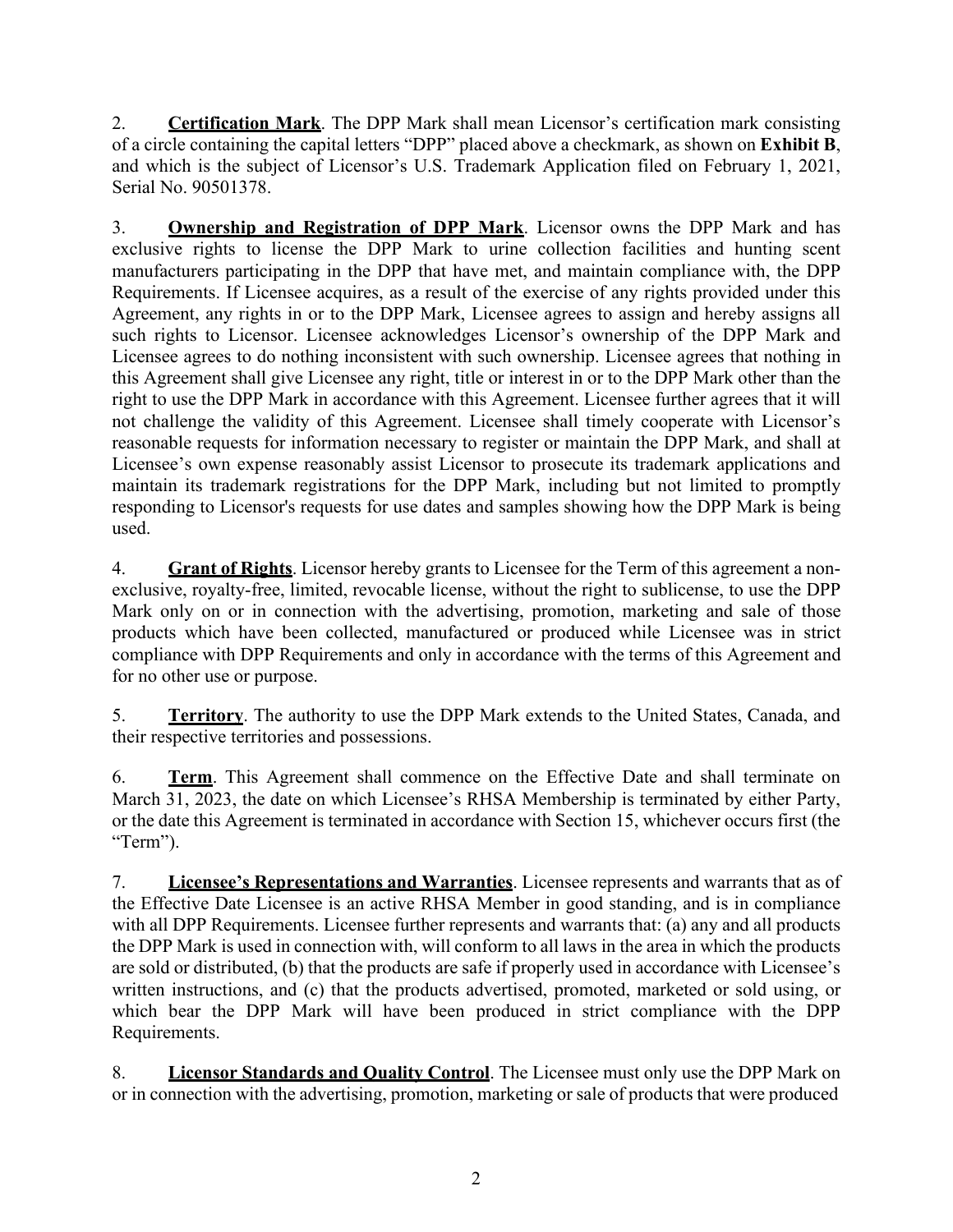by Licensee while in strict compliance with the DPP Requirements and the terms of this Agreement. Licensee agrees that if Licensor subsequently determines in its sole discretion, that Licensee is not in compliance with DPP Requirements, Licensor shall so notify the Licensee in accordance with this Agreement. Licensee must then cure the noncompliance by demonstrating to Licensor's reasonable satisfaction, within thirty (30) days of notice from Licensor, that such noncompliance was determined by error or that such nonconformity has been corrected. If Licensee fails to timely cure noncompliance, Licensee shall immediately cease all use of the DPP Mark. If Licensor determines that Licensee's noncompliance with DPP Requirements may have resulted in substandard products bearing the DPP Mark, Licensor may require that Licensee notify third parties (i.e. Licensee's customers) who may have received substandard products bearing the DPP Mark by certified mail within 30 days from the date of receipt of written notification of a request by Licensor to rescind the DPP Mark. Licensee may not then resume use of the DPP Mark until the DPP Requirements have been met to Licensor's satisfaction, and a new Certification Mark License Agreement has been executed by the Parties. If Licensor changes the DPP Requirements, then products sold prior to the date of such written notification by Licensor shall not be considered substandard. The costs of compliance with this provision shall be borne solely by Licensee. Licensee will comply with reasonable changes to DPP Requirements within a period of not more than three (3) months from the date of receipt of written notification to Licensee of such changes, and Licensee will not challenge Licensor's rights under the DPP Requirements or under this Agreement.

9. **Confidentiality of Information**. All technical information provided by or to Licensor and the Licensee in connection with this Agreement shall be treated as confidential and not disclosed to the public, and any technical or proprietary information provided by either Party shall remain the property of the provider of that information and shall not be permitted to be used for any other purpose without the provider's prior written consent, unless that information shall become publicly available by means other than the violation of this paragraph by Licensor or Licensee.

10. **Advertising and Packaging**. Licensee is authorized to use the DPP Mark in connection with the advertising, promotion, marketing and sale of its products, including product packaging, provided that: (a) it refrains from stating or suggesting directly or indirectly, other than by use of the mark, that Licensor is endorsing the products, and (b) obtains Licensor's prior written consent, which shall not be unreasonably withheld, to Licensee's advertising, marketing, promotion and product packaging. At Licensor's request, and no less often than annually, Licensee shall submit to Licensor a list identifying all of Licensee's products advertised, marketed, promoted or sold using, or which bear the DPP Mark.

11. **Permitted Use and Display of DPP Mark**. Licensee shall comply with Licensor's usage guidelines concerning the style, design, display and use of the DPP Mark, including correct use of the trademark symbol "TM" or registration symbol "®" with the DPP Mark ("DPP Mark Usage Guidelines"). Licensee agrees to comply with the following mandatory DPP Mark Usage Guidelines as they may be amended from time to time in Licensor's sole discretion:

a. **Primary Product Placement on Front of Packaging**. Licensee shall display the DPP Mark on the front of its products and product packaging in a prominent, easilyseen location that a consumer can view if the product is placed on a retail shelf. The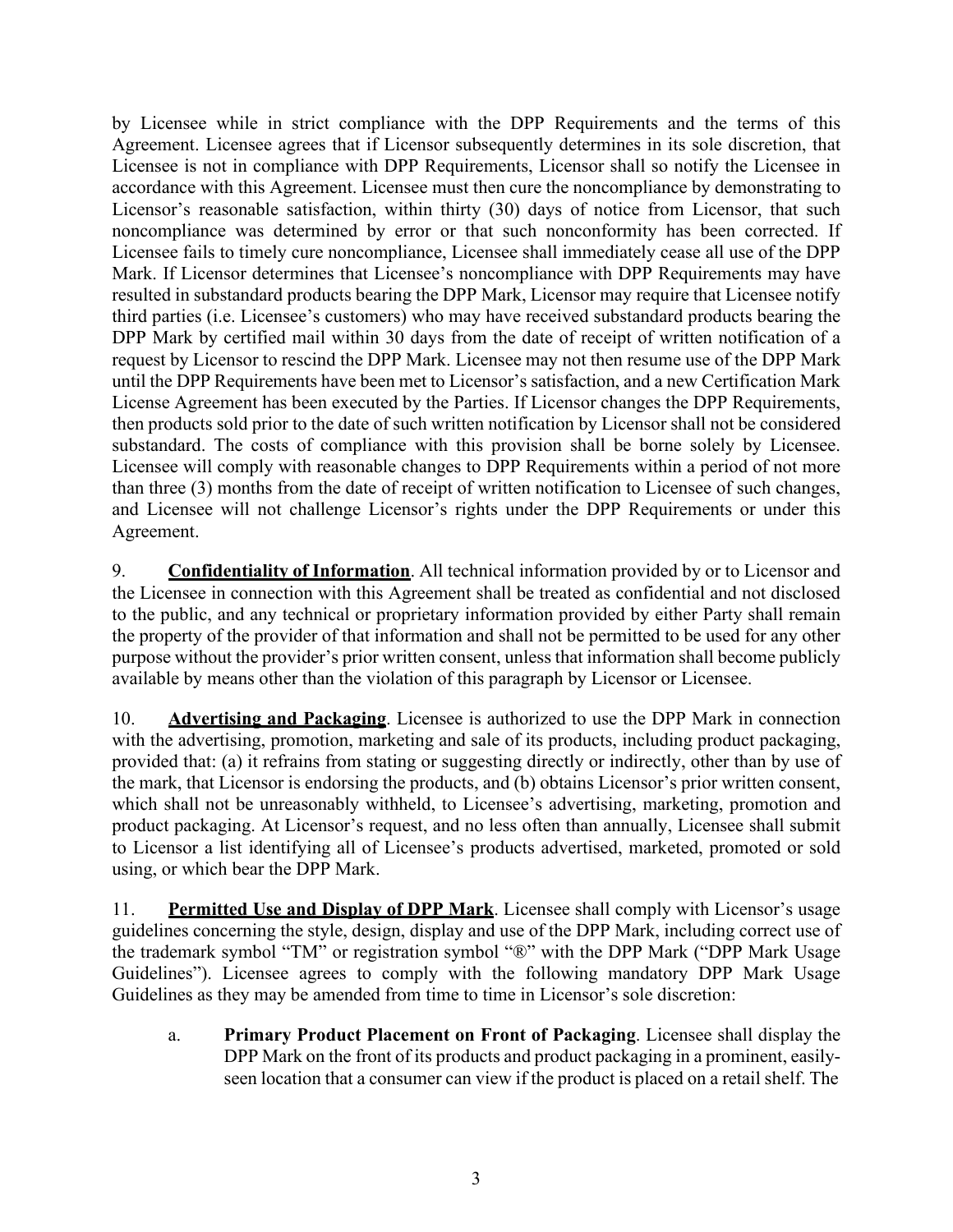DPP Mark should be printed in a contrasting color, typically white on black or black on white, in one or more of the following formats:



b. **Secondary Product Placement on Back of Packaging**. Licensee shall display the DPP Mark on the back of its products and product packaging in a prominent, easily seen location that a consumer can view if the product is examined. The Logo should be printed along with the legend, "RHSA Deer Protection Program Participant," with reference to Licensor's website at [www.RHSADPP.com,](http://www.rhsadpp.com/) in the following formats:





- c. **Digital, Electronic, and Print Advertising**. Licensee shall use the DPP Mark on all digital, electronic, and print advertising with the prominently displayed legend, "RHSA Deer Protection Program Participant," with reference to Licensor's website at [www.RHSADPP.com,](http://www.rhsadpp.com/) and in the same format asthat used for Secondary Product Placement.
- d. **Variations in Use Prohibited**. Licensee shall not use or cause the DPP Mark to be used in any other form or format without Licensor's prior written consent.

12. **Insurance**. Licensee shall either maintain at its own expense in full force and effect at all times during which the products bearing the DPP Mark are being sold and for three (3) years thereafter, with an insurance carrier having a rating of A, VII or better in Best's Insurance Reports, at least one million dollars (\$1 million) products liability insurance policy with respect to the products, or provide evidence acceptable to Licensor that Licensee maintains a professionally administered risk management program of sufficient credibility and resources to ensure an adequate level of product liability protection. Licensee shall name Licensor as additional insured and will endeavor to provide at least thirty (30 days) prior written notice to Licensor of the cancellation or any substantial modification to the policy that Licensee would affect Licensor.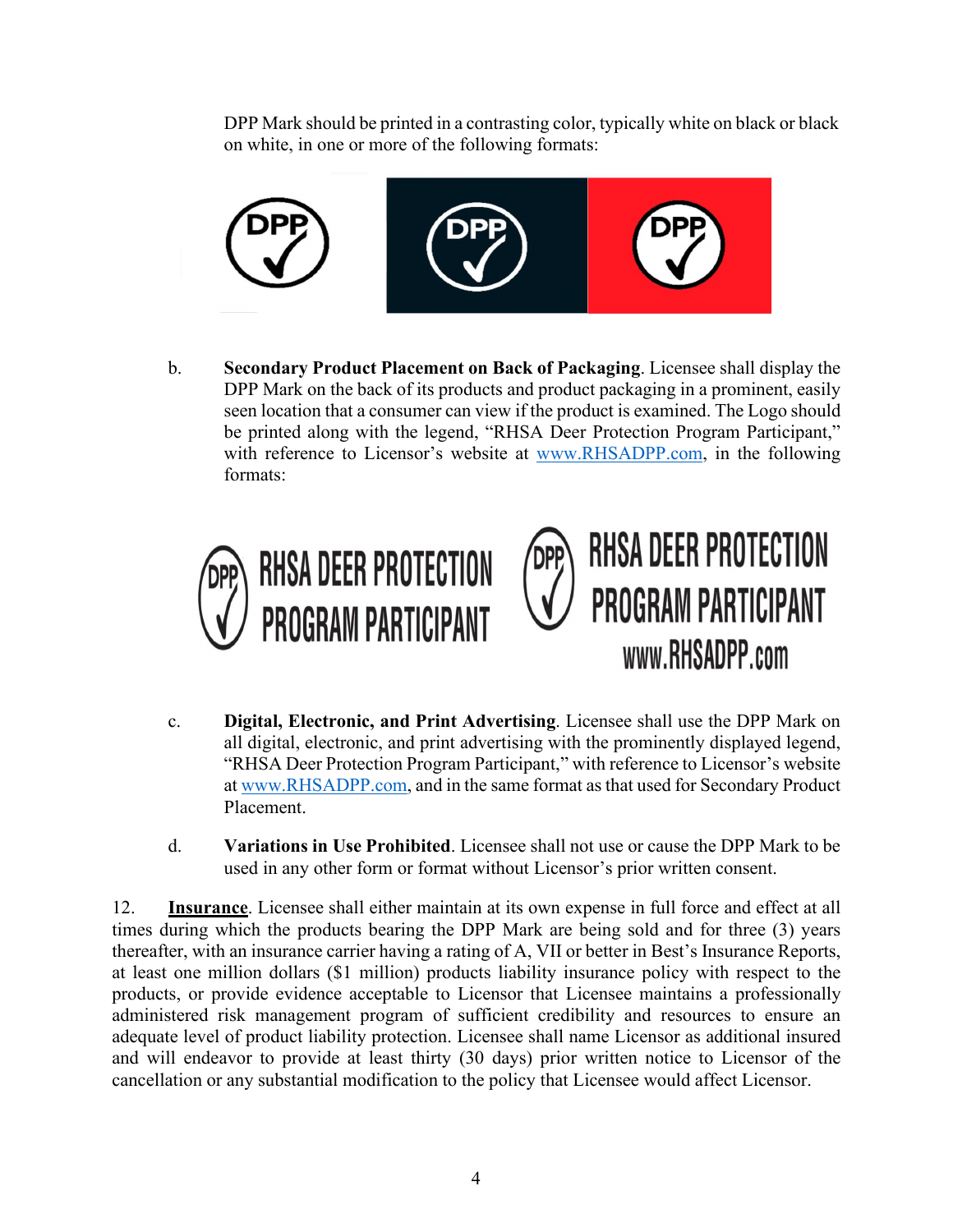13. **Licensee's Indemnity**. Licensee shall defend, indemnify and hold Licensor and their respective representatives, employees, officers, directors and agents harmless against all claims, suits, cost, damages, judgments, attorney's fees, settlements or expenses incurred, caused by arising from or relating to any breach of this Agreement by Licensee, obtained or sustained by any third party, whether for personal injury, misrepresentation, or otherwise arising out of or relating to the manufacture, advertising, promotion, use, marketing or sale of products bearing the DPP Mark.

14. **Unauthorized Use of the DPP Mark**. Licensee acknowledges that if it engages in any unauthorized use of the DPP Mark, its right to continue using the DPP Mark shall cease immediately, that irreparable injury will occur if its use continues, and that Licensor shall be entitled to temporary, preliminary, and permanent injunctive relief, plus an award for damages, costs, and reasonable attorneys' fees arising from or relating to such unauthorized use of the DPP Mark, including the filing and obtaining the injunctive relief described above. Licensee shall promptly provide written notice to Licensor of any actual or potential unauthorized use of the DPP Mark (or any confusingly similar mark) of which it becomes aware, and shall provide the Licensor with such documents, information and assistance as it can in relation thereto.

15. **Termination**. Licensor shall have the right, upon written notice to Licensee, to terminate this Agreement upon the occurrence of any of the following events, provided that this Agreement shall terminate automatically and without notice upon the occurrence of the event described in subsection (f):

- a. Licensee shall fail in any material respect to comply with its obligations under this Agreement, which failure shall continue for thirty (30) days after written notice from Licensor;
- b. Licensee shall voluntarily or involuntarily enter bankruptcy, reorganization, arrangement, receivership or similar proceedings, or declare insolvency or bankruptcy;
- c. Licensee shall cease active use of all the DPP Mark in its business for a period of three consecutive months, which cessation shall continue for thirty (30) days after written notice from Licensor;
- d. Licensee shall assign or attempt to assign this Agreement without Licensor's written consent;
- e. Licensee shall fail to in any material respect to comply with the DPP Requirements, which failure shall continue for thirty (30) days after written notice thereof from Licensor; or
- f. Licensee shall cease for any reason to be an active RHSA Member in good standing, in which event the License granted hereunder shall terminate automatically and without notice.

At the sole discretion of the RHSA board of directors, an alternative probationary agreement or allowance may be considered for a member subject to section 15(b).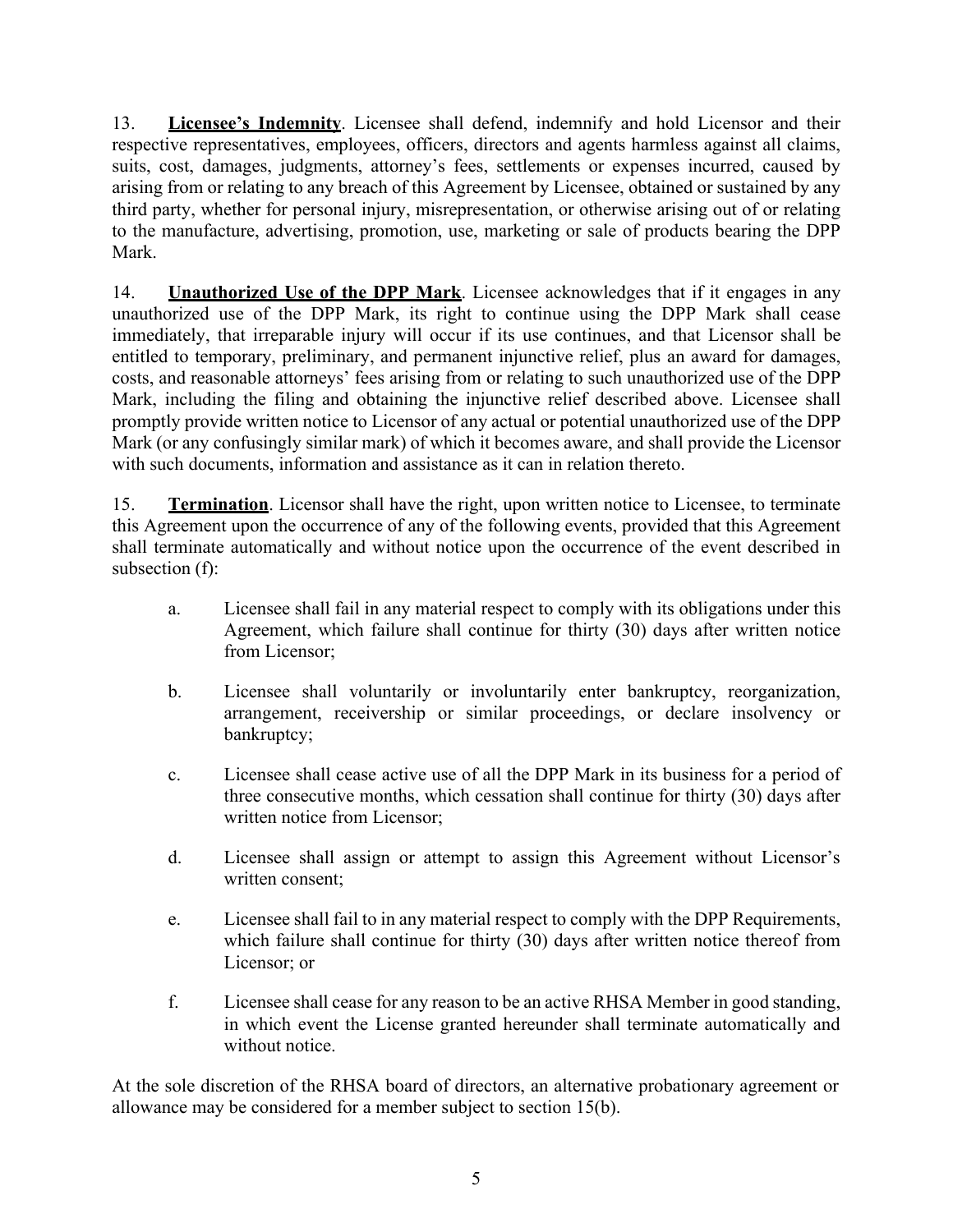16. **Rights and Obligations Upon Termination**. All rights and licenses granted by Licensor to Licensee shall terminate immediately and Licensee shall refrain immediately from using the DPP Mark upon any termination of this Agreement. However, Licensee's obligations under Paragraphs 7, 9, 12, 13, 14, 16, and 17 of this Agreement shall continue indefinitely beyond termination. For the avoidance of doubt, upon expiration or termination of this Agreement, Licensee shall immediately withdraw any online, print or electronic advertising in which the DPP Mark is displayed and shall immediately cease all other use of the DPP Mark.

17. **Governing Law, Venue and Attorneys' Fees**. This Agreement shall be deemed to have been made in the State of Minnesota, and it shall be governed by and construed in accordance with the substantive laws of the State of Minnesota, without regard to its conflicts of laws provisions. Any action arising from or related to this Agreement shall be venued exclusively in a state or federal court sitting in Hennepin County, Minnesota, to the jurisdiction of which the Parties consent. The prevailing Party shall be entitled to recover from the other (non-prevailing) Party(ies) its reasonable attorneys' fees and other costs and expenses incurred in resolving, settling, prosecuting, or defending any claim arising under or related to this Agreement, including without limitation any action, suit, arbitration, mediation or other judicial or quasi-judicial proceeding.

# 18. **Miscellaneous**.

- a. **Relationship Defined**. The relationship between the Parties established by this Agreement is solely that of licensor and licensee. Neither Party is in any way the legal representative, partner, employee or agent of the other, nor is either Party authorized or empowered to create or assume any obligation of any kind, implied or expressed, on behalf of the other Party, without the express prior written consent of the other.
- b. **No Franchise**. The Parties acknowledge and agree that this Agreement and the relationship between Licensee and Licensor are not intended to be, do not qualify as, and have not been referred to as, a franchise, business opportunity or assisted marketing plan, whether under federal, state or other applicable law.
- c. **Force Majeure**. Neither Party shall be considered in default in the performance of its obligations under this Agreement to the extent that performance of such obligations is delayed, hindered or prevented by force majeure. Force majeure shall be acts of God, strikes, fires, riots, lawful regulations, or orders of any governmental authority, floods or other catastrophes, national emergencies, insurrections, labor disputes, walkouts and acts of war (declared or undeclared) or terrorism, provided such cause is beyond the control of the Party claiming force majeure and could not reasonably have been foreseen and guarded against by that Party.
- d. **Further Assurances**. Licensor and Licensee agree that each Party will cooperate with the other to execute any further documents that may be necessary to give effect to this Agreement.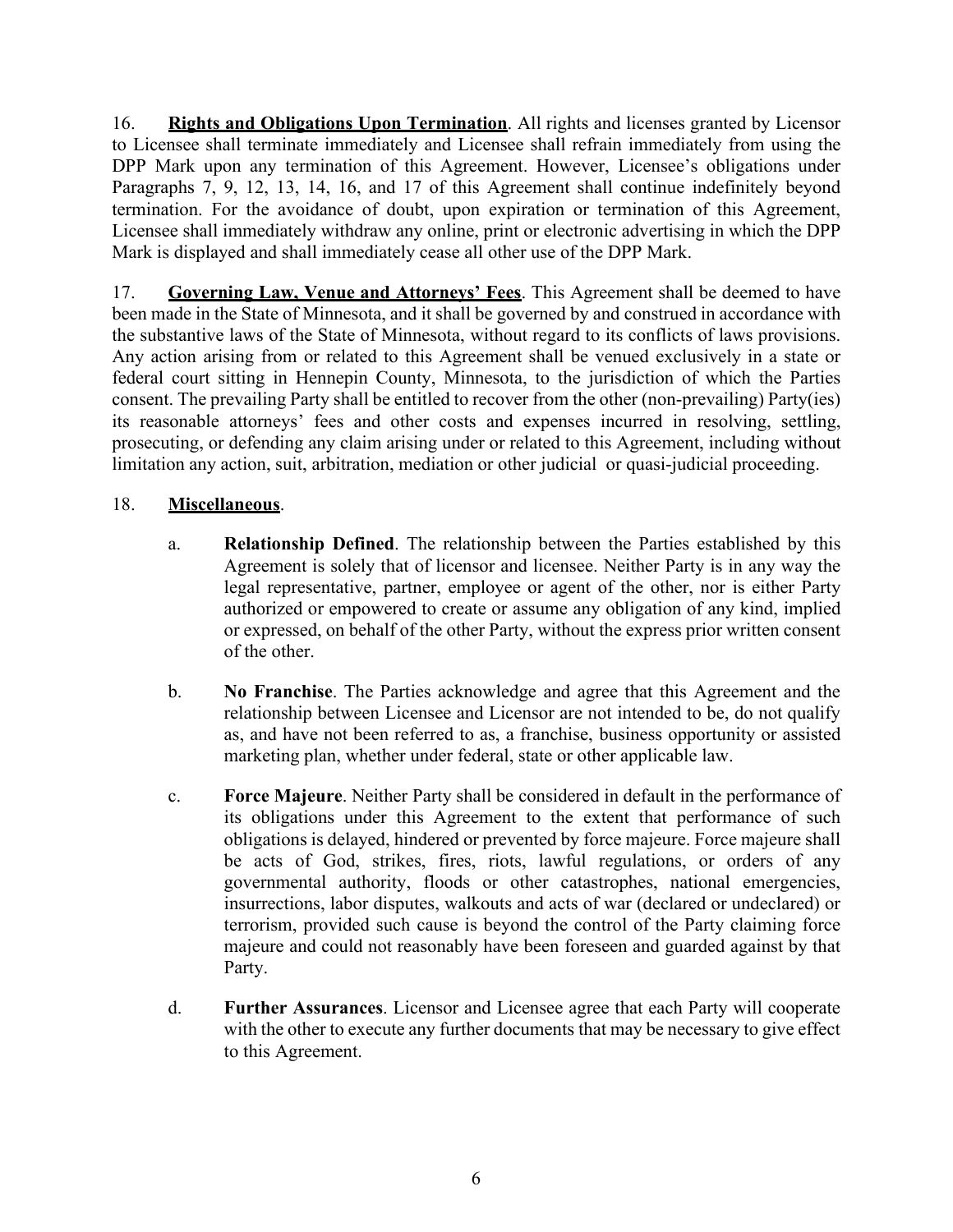- e. **Assignment**. This Agreement may not be assigned or transferred by Licensee without Licensor's written consent. In the event of any attempted assignment or delegation to which Licensor has not consented, this Agreement will automatically terminate. Licensor may assign this agreement to any affiliated, related, or successor entity.
- f. **Entire Agreement**. This Agreement contains the entire agreement between the Parties concerning the subject matter hereof.
- g. **Integration**. This Agreement supersedes any prior communication or understanding, written or oral, on this subject matter. No amendment to this Agreement is valid unless it is in writing and signed by both Parties.
- h. **Interpretation**. The paragraph headings are for convenience only. This Agreement shall be fairly interpreted and construed in accordance with its terms and without strict interpretation or construction in favor of or against any Party, or the drafting Party.
- i. **Severability**. If any term or provision of this Agreement is invalid, illegal, or unenforceable in any jurisdiction, such invalidity, illegality, or unenforceability will not affect any other term or provision of this Agreement or invalidate or render unenforceable such term or provision in any other jurisdiction.
- j. **No Waiver**. A Party's failure to enforce the terms of this Agreement in any given instance will not constitute a waiver of its rights hereunder with respect to other violations of this Agreement; nor shall any waiver of any default under this Agreement be construed as a waiver of any other default. Any failure or delay by either Party to enforce any of its rights under this Agreement shall not be deemed a continuing waiver or modification hereof and said Party, within the time provided by law, may commence appropriate legal proceedings to enforce any or all of such rights.
- k. **Notices**. All notices and communications in this Agreement will be in writing and will be considered given when personally delivered or mailed by prepaid certified or registered mail, return receipt requested, or via email, to the Parties at the respective addresses stated on the signature page of this Agreement or at such other address as a Party may specify by notice given to the other.
- l. **Counterparts**. This Agreement may be executed in counterparts, each of which shall be deemed an original, but all of which together shall be deemed to be one and the same agreement. A signed copy of this Agreement delivered by facsimile, e-mail, or other means of electronic transmission shall be deemed to have the same legal effect as delivery of an original signed copy of this Agreement.

# *[Remainder of page intentionally left blank; signature page follows]*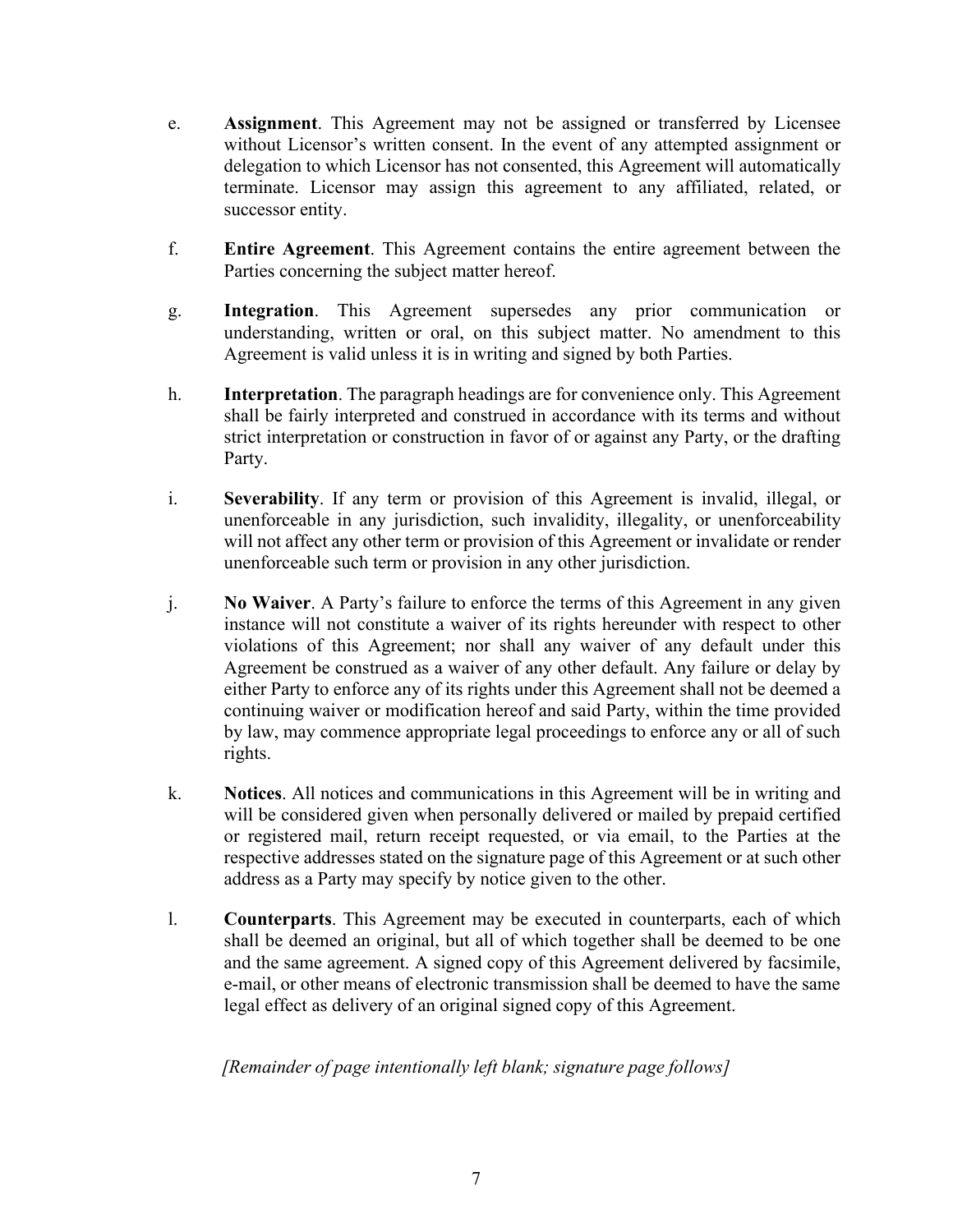IN WITNESS WHEREOF, the Parties hereto have duly executed this Agreement.

### **LICENSOR**:

Responsible Hunting Scent Association, Inc.

By

Its

Address: Responsible Hunting Scent Association, Inc. 201 North Minnesota Street New Ulm, MN 56073

Email: [sburgeson@wildlife.com](mailto:sburgeson@wildlife.com)

# **LICENSEE**:

(company name)

By Its

Address:

Email: University of the University of the University of the University of the University of the University of the University of the University of the University of the University of the University of the University of the

<u> 1990 - Johann Barbara, martin amerikan ba</u>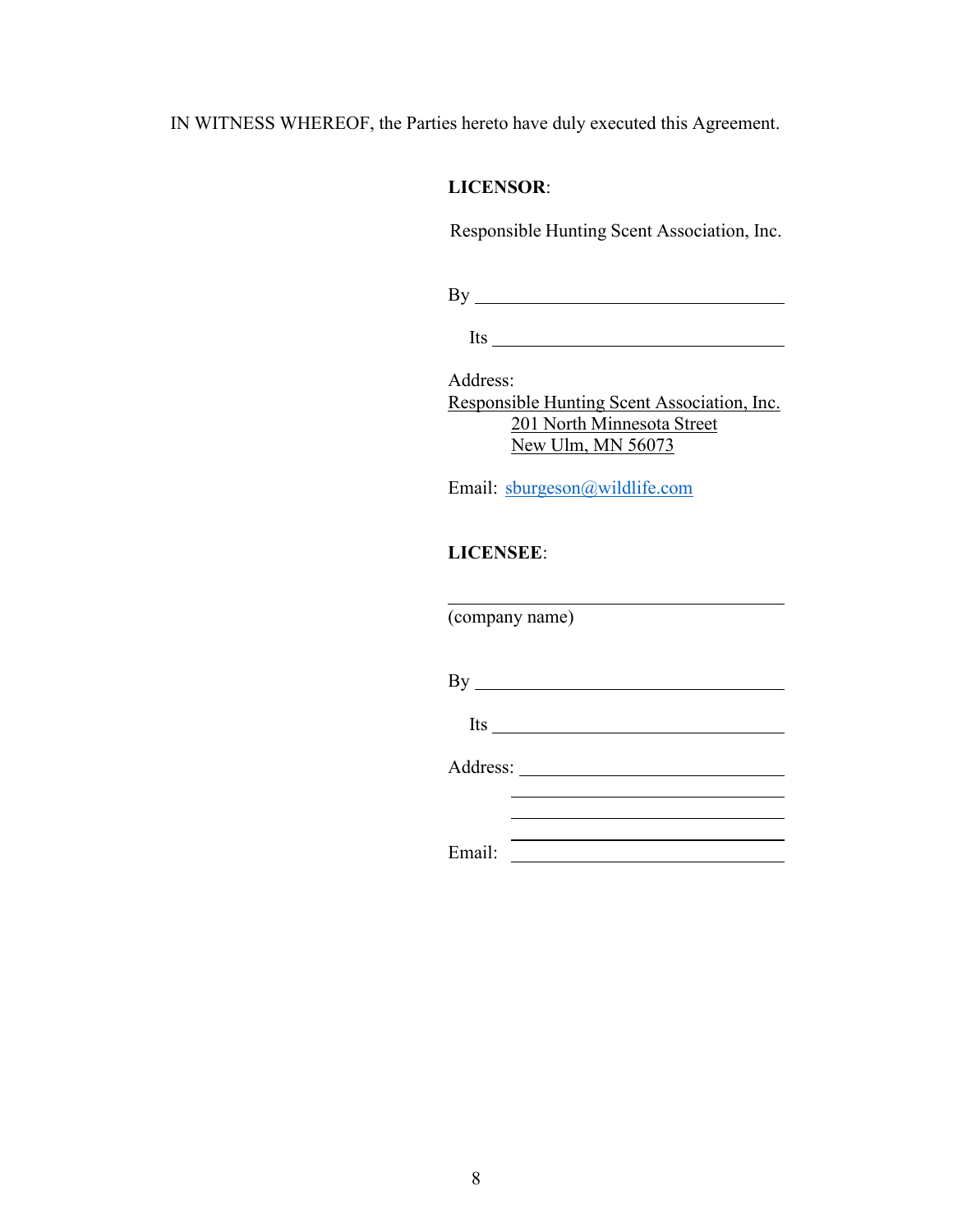# **Exhibit A: DPP Requirements (attached)**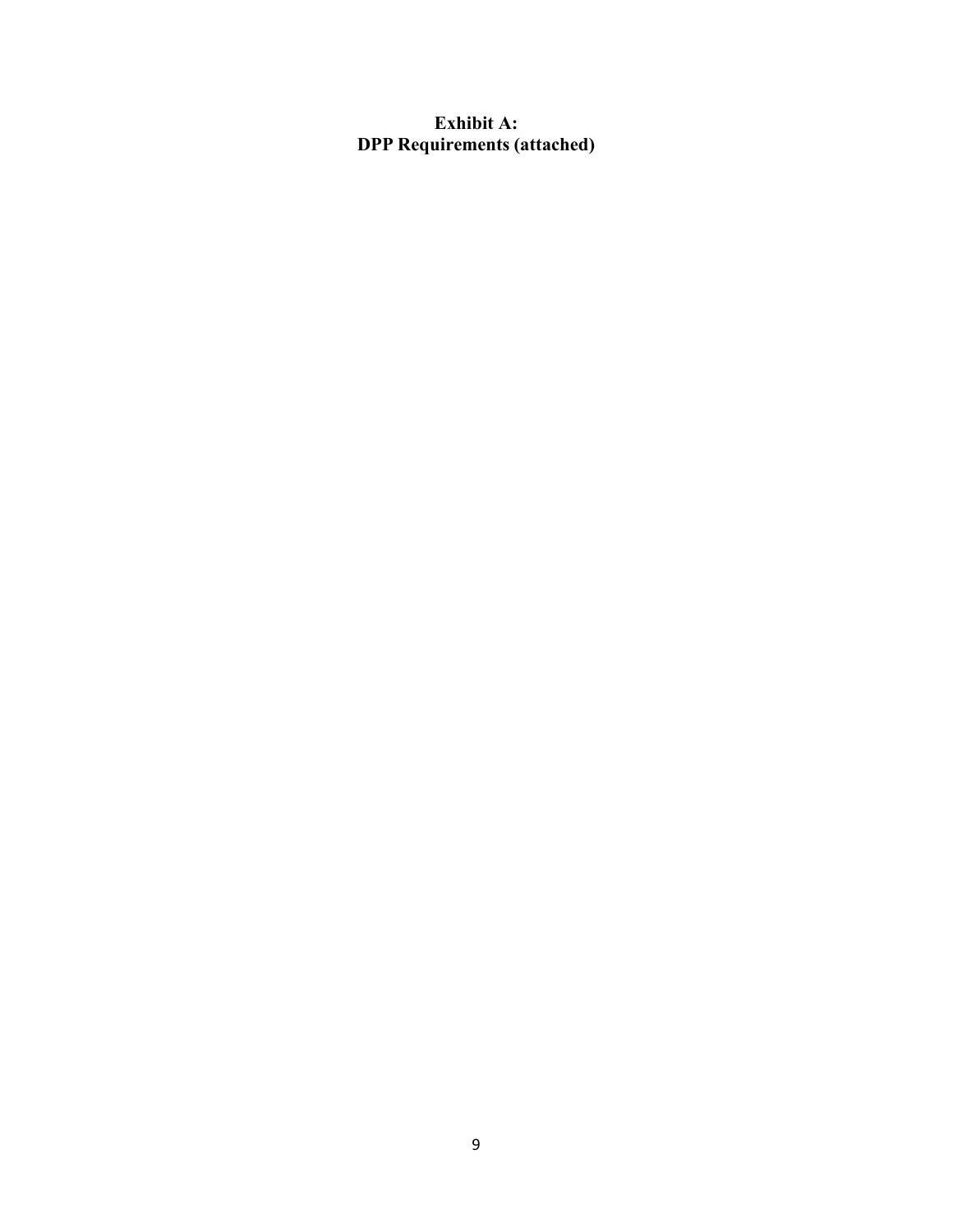

# DEER PROTECTION PROGRAM REQUIREMENTS

The Responsible Hunting Scent Association's (RHSA) Deer Protection Program (DPP) is a Members only program that seeks to ensure that RHSA-member scent manufacturers and their product suppliers do everything possible to prevent the spread of chronic wasting disease in wild deer, elk and moose herds in the United States. There is no additional cost to participants of the Deer Protection Program aside from RHSA Membership. All participants have joined voluntarily and understand their significant role in protecting our wildlife resources, and each participant has agreed to take measures to meet or exceed state and federal CWD requirements and ensure that their products come from healthy deer herds.

DPP participants are in at least one of two Program Classes: **Scent Manufacturers** (those companies that bottle and sell urine-based scents) and **Urine Production Facilities** (those companies which collect urine and sell it to Scent Manufacturers). A company may serve both functions but must meet the documentation requirements of each.

# Program Requirements of **Scent Manufacturers**

- Maintain Active RHSA Membership
- All urine purchased from a Urine Production Facility must meet the UPF requirements of the DPP (listed below)
- All urine based scent product must be able to prove RT-QuiC testing.

### Program Requirements for **Urine Production Facilities**

- Maintain Active RHSA Membership
- Complete your annual DPP commitment form(s) this needs to be renewed each year
- Submit a vet-signed Inspection Form annually (that includes 20% of the herd was inspected annually.)
- Submit and maintain a CWD Status Certification, Deer Keeper Registration, Fence Inspection, and a Premise ID for each location.
- Submit a Physical Herd Inspection that indicates 100% of their herd had been physically inspected every 3 years (TB certification or letter from your vet)
- Other documents can be supplied but are not required (Ex: TB status Certification and Brucellosis Certification.)
- All urine based scent product must be able to prove RT-QuiC testing.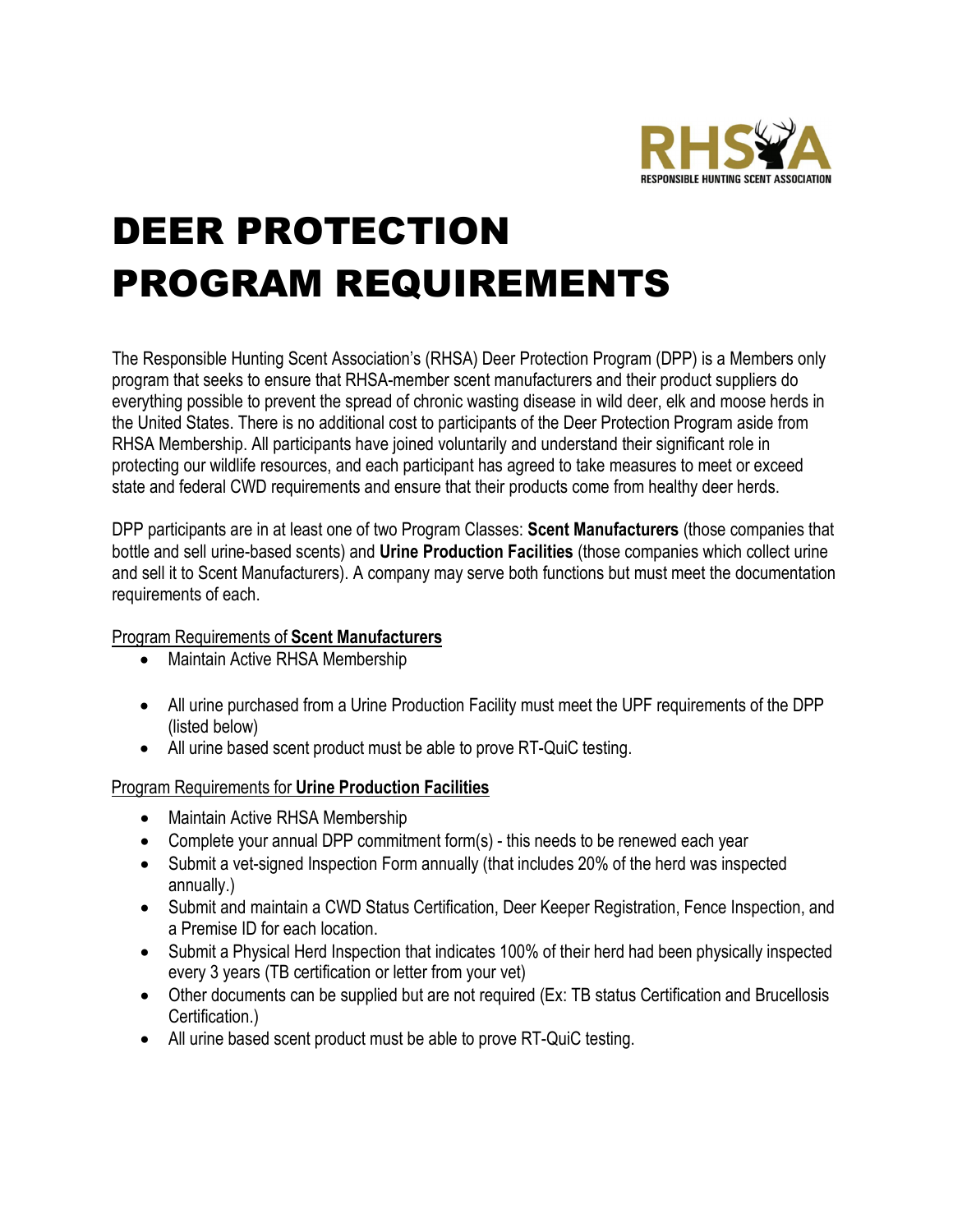# RHSA DEER PROTECTION PROGRAM PARTICIPANT FILE CHECKLIST



The RHSA will maintain a file for each Program participant to be used for annual cross-reference of that participant and the Program requirements. All items must be submitted as they are requested, completed or renewed to maintain an up to date file. At any time a file is cross-referenced and outdated program requirements are found, you will be notified.

The RHSA membership year runs from January 1 to December 31. The DPP annual commitment period runs from April 1st to March 31st. Both will expire on December 31st if you do not renew your RHSA membership. You will receive reminders well in advance of the expiration.

A program certificate will be provided to you when you are accepted into the program and an updated certificate will be provided at each renewal. Participating DPP members with a current program certificate from RHSA may use the DPP checkmark on digital, print or packaging assets to identify as a DPP member, per the RHSA's membership terms and conditions.

### **Scent Manufacturer Participants**

RHSA Membership and annual Dues associated with membership Annual Program Commitment List of current Cervid Urine Providers that you're purchasing from

# **Urine Production Facility Participants**

RHSA Membership and annual Dues associated with membership Annual Program Commitment Annual Inspections Form State CWD Certification List of Scent Manufacturer participants you're selling to TB/Brucellosis Certification OR Other proof of 100% Herd Inspection every 3rd year

Date of Last 100% Herd Inspection: Renew Date:

.

.

Other items received per individual participant (i.e. cervid sale contracts – test tracking)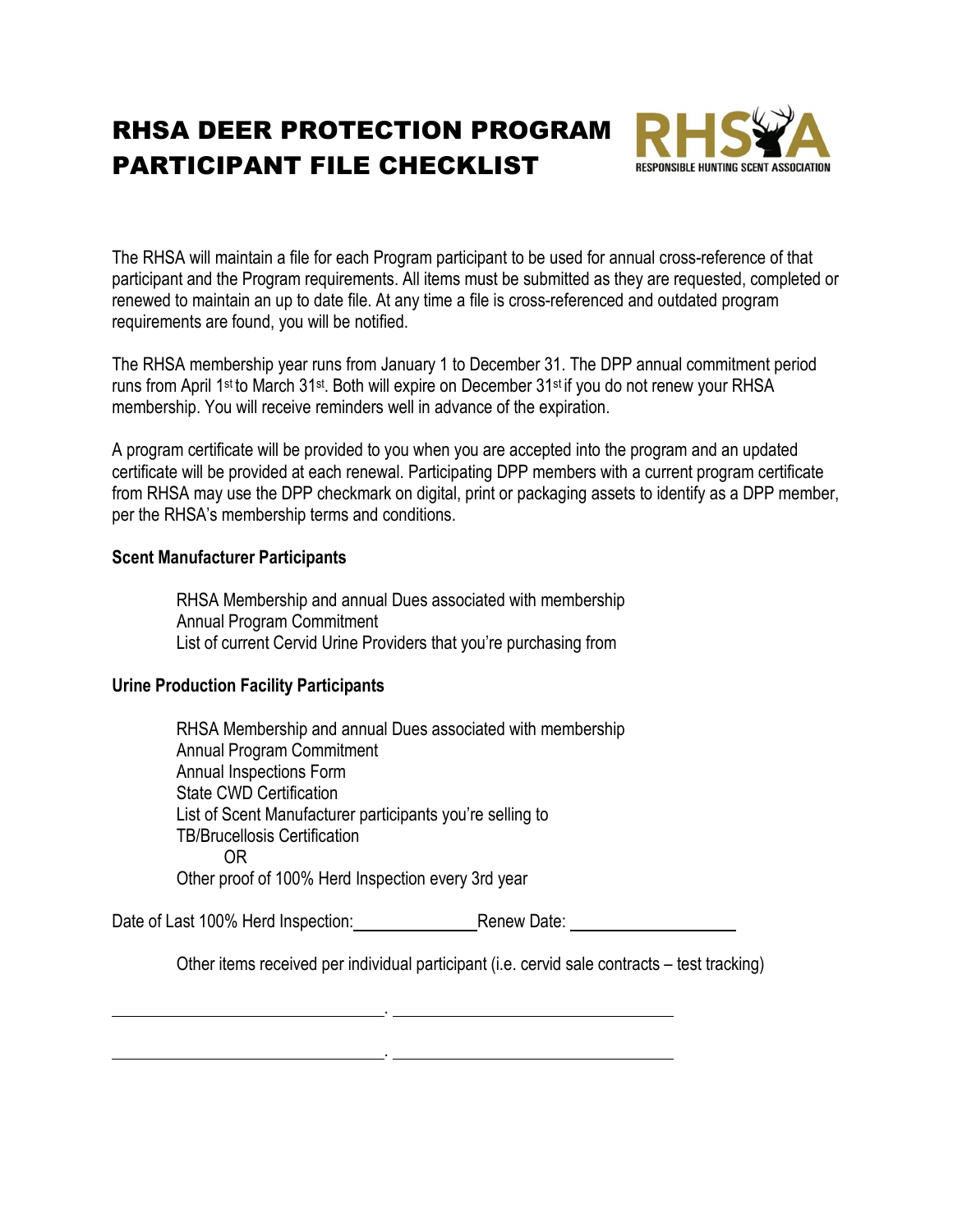# **DEER PROTECTION PROGRAM OVERVIEW**



Ver. 1/6/2022

The manufacturers of urine-based scent products participating in the Responsible Hunting Scent Association's (RHSA) Deer Protection Program (the RHSA DDP Program) are taking proactive steps to limit the potential of their products contributing to the spread of Chronic Wasting Disease (CWD). Through this program, participating scent manufacturer members are committed to using urine from facilities that are taking steps in addition to those required by the APHIS Herd Certification Program to further reduce the potential of CWD being present in their deer herds. The urine-based scent manufacturers, facilitated by RHSA, have developed a program that extends substantially beyond federal requirements in order to substantially safeguard deer populations in and around these facilities. Oversight of this program will be the responsibility of RHSA with assistance from an Oversight Advisory Working Group and will be performed in accordance with Appendix A (included below).

**Participating manufacturers guarantee**, through their participation in the RHSA DDP Program, that the cervid urine utilized in their products comes only from facilities that are also participating in the RHSA DDP Program and that strictly comply with the following measures:

- 1) **Federally Approved CWD Program**  All cervid urine collection farms participating in the RHSA DDP Program must demonstrate that they have received herd certification and are currently in compliance with the APHIS Herd Certification Program and/or a federally approved state CWD certification program and are currently in compliance with all quarantines and/or restrictions related to that program.
- 2) **Cervid Movement**  Facilities participating in the RHSA DDP Program will be closed to the importation of live cervids (except as noted in Measure #2a) until such time as there is a federally approved live animal test for CWD. Participating facilities will ensure that, to the best of their ability, all live cervids leaving their facility are tested for CWD when they die or are slaughtered, euthanized or harvested (see Measure #3a below).
	- a) Catastrophic Loss & Herd Replenishment Herd replenishment may be necessary when herds are harmed by a natural disaster (i.e., fire, or storms), health issues (i.e., EHD, Pneumonia) or other unplanned events or death losses where a significant amount of the cervids die unexpectedly. In the event a facility participating in the RHSA DDP Program needs to restock or add new cervids, these new cervids can only come from:
		- i) other facilities operating in full compliance within the RHSA DDP Program requirements,
		- ii) facilities not operating in full compliance with the RHSA DDP Program requirements that can document their compliance with;
			- (1) Measure #1 for at least the last 10 years, and
			- (2) Measure #2 regarding incoming cervids for at least the last 5 years,
		- iii) or, a combination of the above and/or other measures that are approved by the RHSA with recommendations by the advisory committee or impacted state wildlife agency.

Prior to restocking any new animals, an application for the use of Catastrophic Loss Clause must be submitted and approved by the RHSA board. Documents required:

- (1) Reason for replenishment including explanation of impacts on the facility/herd
- (2) Past 5 years documentation of herd size and annual death losses
- (3) History of CWD test results for all mortalities for the past 5 years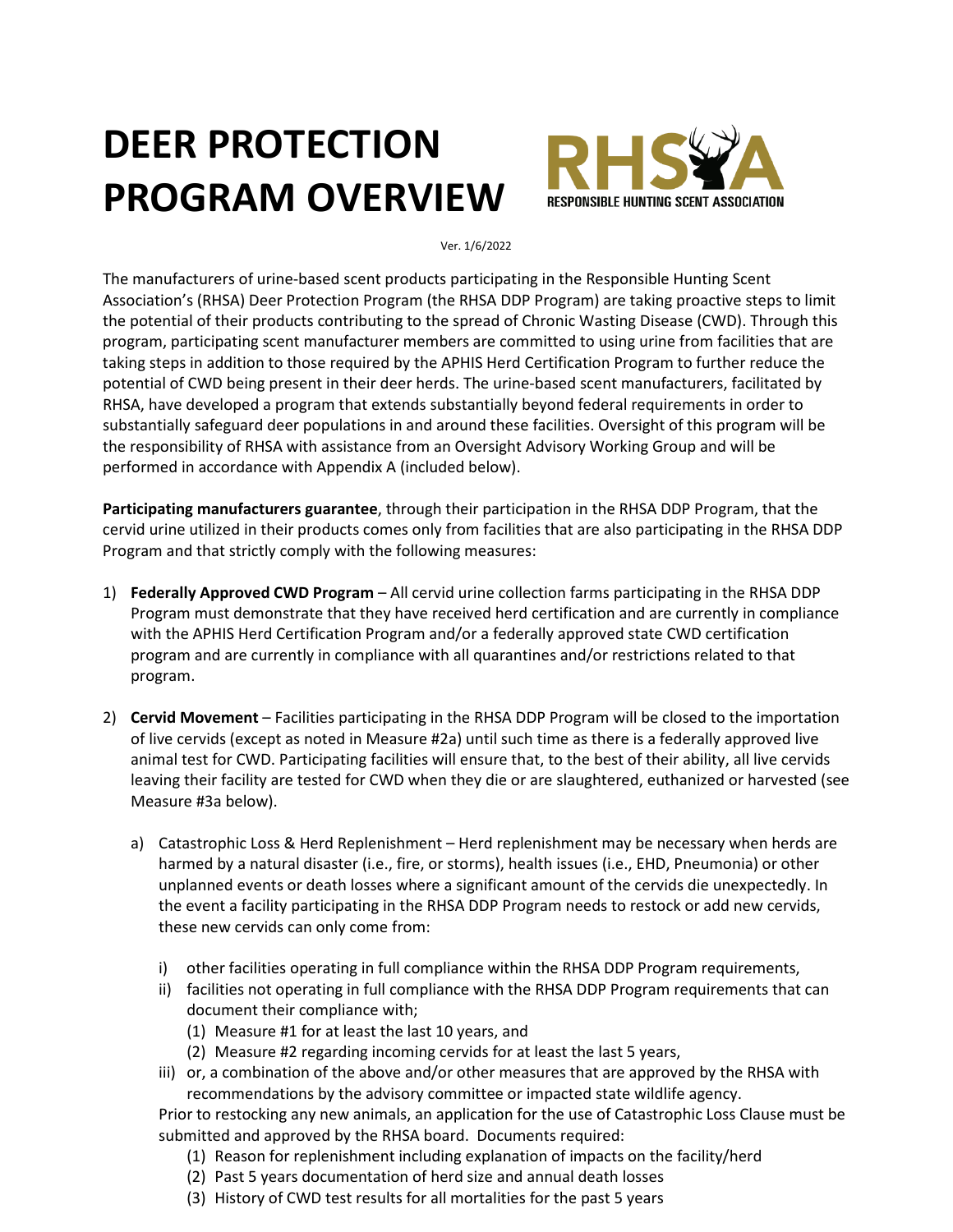- (4) Replenishing farm documentation for the past 5 years including:
	- (a) USDA/State CWD Herd Certification
	- (b) Verification of compliance with CWD testing of all cervids 12 months and older that die
	- (c) Documentation of annual herd inventories to include live animal shipping records
	- (d) Review of perimeter fencing (with documentation) to ensure compliance with the Deer Protection Program (including double fencing if the facility is within 30 miles of a confirmed CWD positive cervid)
- 3) **Continual CWD Monitoring**  All facilities participating in the RHSA DDP Program must maintain current Federal CWD testing protocols and records (or Federally approved state CWD testing protocols) on all cervids that die or are culled 12 months old or older which designates a "low risk status" or comparable designation within the Federal/State CWD herd certification program standards that indicates no occurrence of confirmed CWD positive animals from the facility.
	- a) All cervids that are transferred or sold from a facility participating in the RHSA DDP Program must be transferred under a RHSA approved contract/sales reporting form stating that the receiving facility will, to the best of their ability, test all cervids received for CWD when they die or are slaughtered, euthanized or harvested. Such contract will also require the receiving facility to report back annually to the participating facility regarding the status of the cervid received.
	- b) The RHSA approved contract/sales reporting form for each animal transferred or sold from a facility participating in the RHSA DPP must be provided to the RHSA DPP administrator. Annually a copy of the final pathology report verifying CWD was not detected for each animal moved must also be submitted to the RHSA DPP administrator until all animals sold or transferred are accounted for.

*NOTE: Measure #3a of the RHSA DDP Program is included to ensure that all cervids from facilities participating in the RHSA DDP Program are tested for CWD when they die. While it is understood that cervids can die on a facility and never be located (especially on larger facilities), it is also understood by the facility participating in the RHSA DDP Program and, by contract, the receiving facility that the specific cervids in question are to be tested if they are killed or harvested and "to the best of their ability" if they die of natural causes or otherwise and can't be located. Therefore, the phrase "to the best of their ability" is to be used sparingly and out of necessity rather than out of convenience or for financial reasons.*

- *c)* Facilities participating in the RHSA DDP Program must maintain records of the following information when selling or transferring live cervids:
	- *i)* Official identification tag numbers of all cervids sold or transferred.
	- *ii)* Name, address, and contact information of the receiving facility.
	- *iii)* Receiving facility's ID Premises Number.
	- *iv)* Date the cervids were sold or transferred and the date they were moved.
- *4)* **Additional Facility Inspections** Facilities participating in the RHSA DDP Program submit to an annual inspection by an accredited veterinarian. The accredited veterinarian will be responsible for documenting (through the use of the "RHSA Scent Manufacturers Deer Protection Program Facility Inspection Form") that the participating facility is complying with the requirements of the RHSA DDP Program. If possible and at no additional expense to the participating facility, a representative of the state veterinarian office will be invited to participate in these inspections.

Among other things, this documentation will include;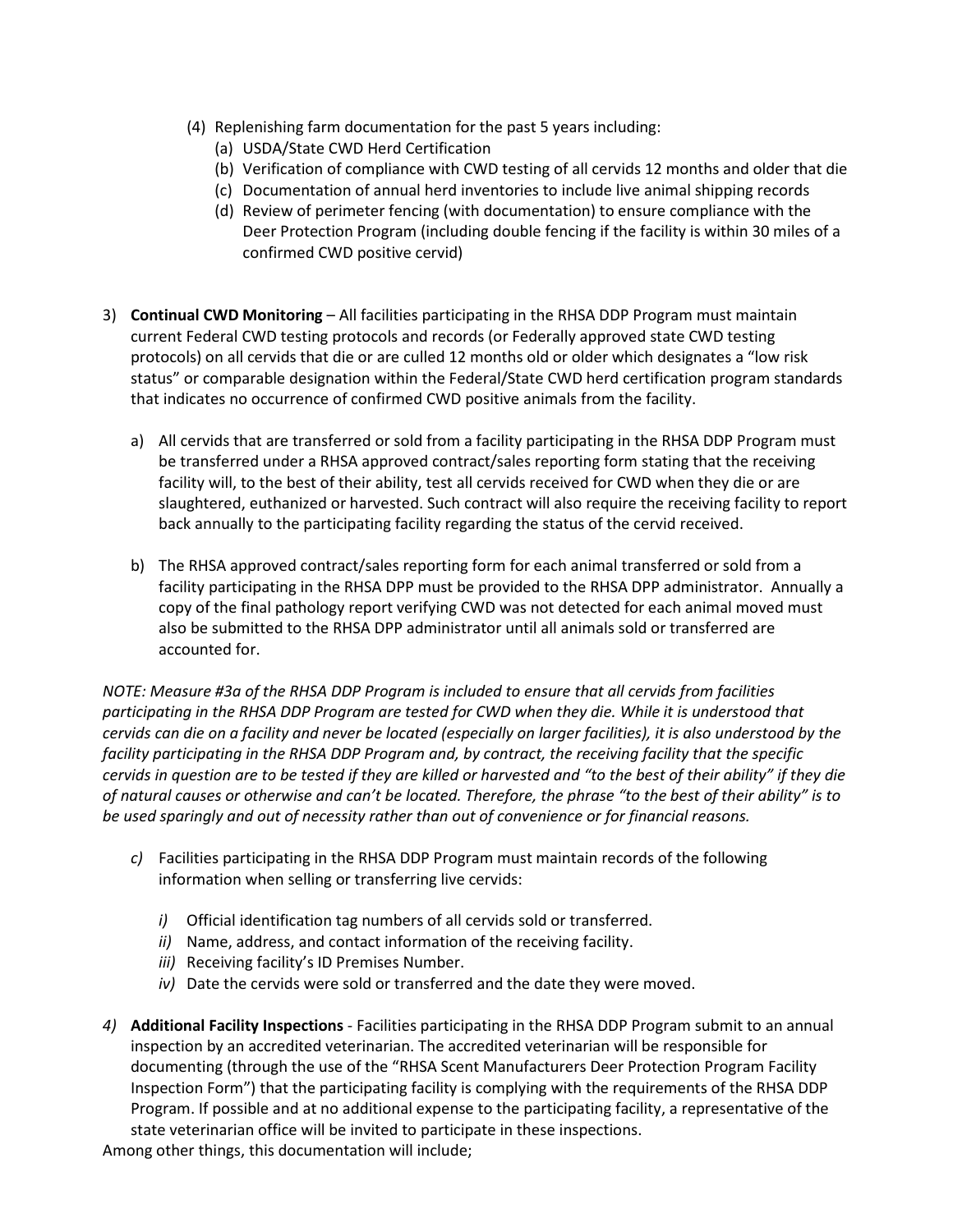- a) A check of paperwork confirming that the cervid facility is in good and current standing with all State and Federal testing programs.
- b) A review of annually-reconciled herd inventories. This review will document that at least 20% of the animals were checked and verified that they match annual census paperwork and an overall headcount will be conducted to help verify the inventories/paperwork match.
- c) The performance of an onsite verification of herd health.
- d) The performance of an inspection of facility shipping records including a reconciliation of live cervid shipments and the results of their subsequent CWD tests as required in Section #3a above (once the animal is euthanized, harvested or dies).
- e) The performance of a perimeter fence inspection to ensure that it complies with Item #7 below and that it is capable of preventing the ingress / egress of cervids.
- f) A review and verification to ensure that the facility has all appropriate CWD certification documents and that they are current.
- 5) **Physical Herd Inspection**  Every third (3rd) year the participating facility will have all cervids over 12 months of age physically inspected for tag identification and verification and overall health of the herd. This will be conducted by an accredited veterinarian during the tuberculosis reaccreditation testing process. Participating facilities which are not in the tuberculosis accreditation program must have a comparable physical inventory status herd certificate every third (3rd) year.
- 6) **Urine Testing / Screening** Every lot/batch of cervid collected urine used in scent products will be tested by a qualified RHSA approved laboratory for the presence of chronic wasting disease prions via the Real Time Quaking Induced Conversion (RT-QuIC) assay and determined that no prions are detected in the product prior to distribution by the manufacturer. No product containing untested urine manufactured prior to this requirement may be distributed by RHSA DPP scent manufacturers after December 31, 2021. Detailed records must be kept by the scent manufacturer including test result(s) for every lot of urine used in each lot/batch of finished product. CWD Evolution is currently the only RHSA approved laboratory to conduct this testing. Testing technology developments and/or additional qualified laboratories will be considered in the future and subject to RHSA approval.
- 7) **Advancing the Science**  Facilities participating in the RHSA DDP Program are committed to supporting the advancement of sound science related to CWD. Options for involvement include supporting research for live tests, urine tests, vaccines, supporting the CWD Alliance or other causes or research to advance knowledge and the science relating to CWD.
	- a) In the case of any voluntary experimental testing at or on a participating facility, it is understood that any test results or findings from these types of experiments or testing would have to be verified/proven before any resulting actions are taken against the urine collection facility.
- 8) **Facility Management**  Facilities participating in the RHSA DDP Program within a 30-mile radius of a confirmed CWD positive cervid will maintain a minimum 8-foot double fencing around the perimeter of the facility. Facilities seeking to participate in the RHSA DDP Program which are within a 30-mile radius of a confirmed CWD positive cervid which do not yet maintain a minimum 8-foot - double fenced will be allowed a phase in period not to exceed 12 months from the date that a CWD positive cervid was confirmed within this 30-mile radius. For participating facilities that are currently not within this 30 mile radius of a confirmed CWD positive cervid, this double fencing measure is "recommended" but not required.
- 9) **Loss of Program Status**  The following will be reasons for expulsion from the Program.
	- a) The occurrence of a CWD positive animal.
	- b) The loss of State or Federal certified status.
	- c) Failure to comply with these additional measures.
	- d) Failure to maintain membership in the Responsible Hunting Scent Association.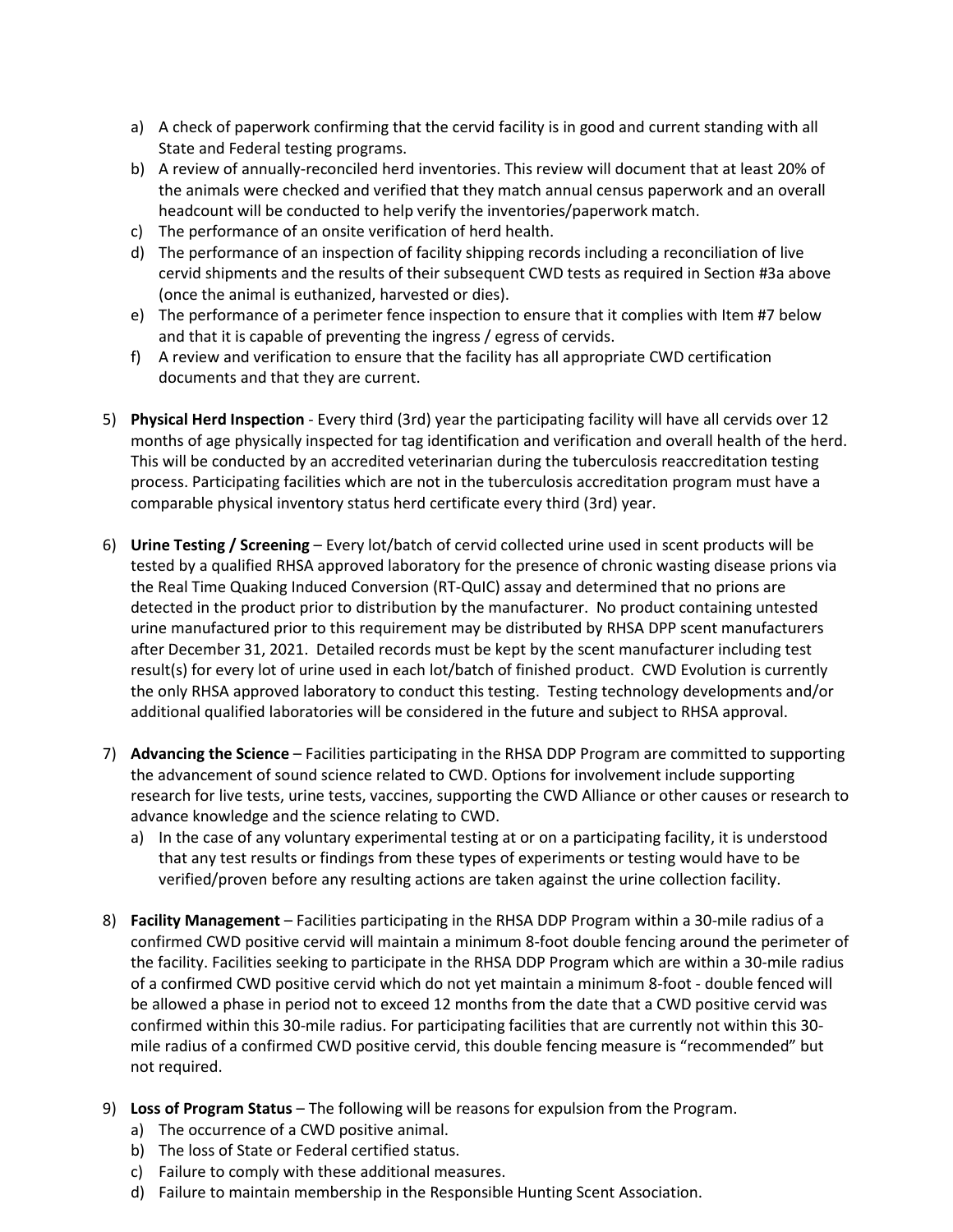- e) RHSA may reinstate an expelled Program participant if the cause or resulting impact of noncompliance does not put the integrity of the program at reasonable risk.
- 10) **New Participants in the RHSA DDP Program**  New facilities wishing to participate in the DPP Program must document compliance with the requirements of the RHSA DDP Program for at least a 12-month period prior to entering the RHSA DDP Program. Additionally, New Participants also are required to have maintained a closed herd for at least 5 years prior to entering the program or have acquired animals from a CWD certified facility that itself was closed for at least four years prior to receiving animals and were then held in compliance with the requirements of the RHSA DDP Program by the applicant for at least a 12-month period prior to entering the DPP Program.
- Provided, however, that current DPP members in good standing may expand or subdivide an existing herd and facilities currently participating in the program and shall not be treated as a new participant as defined in this paragraph. Expansions or subdivision of a DPP member in good standing, however, must maintain and adhere to all DPP program requirements, including herd closure requirements, governing the parent DPP member.
- 11) **Program Review**  Because of both known and unknown potential for expenses, hardships and consequences, the participating scent manufacturers, urine collection facilities, partner groups (retailers and state wildlife agencies) and the Oversight Advisory Working Group will review these requirements annually.

Appendix A below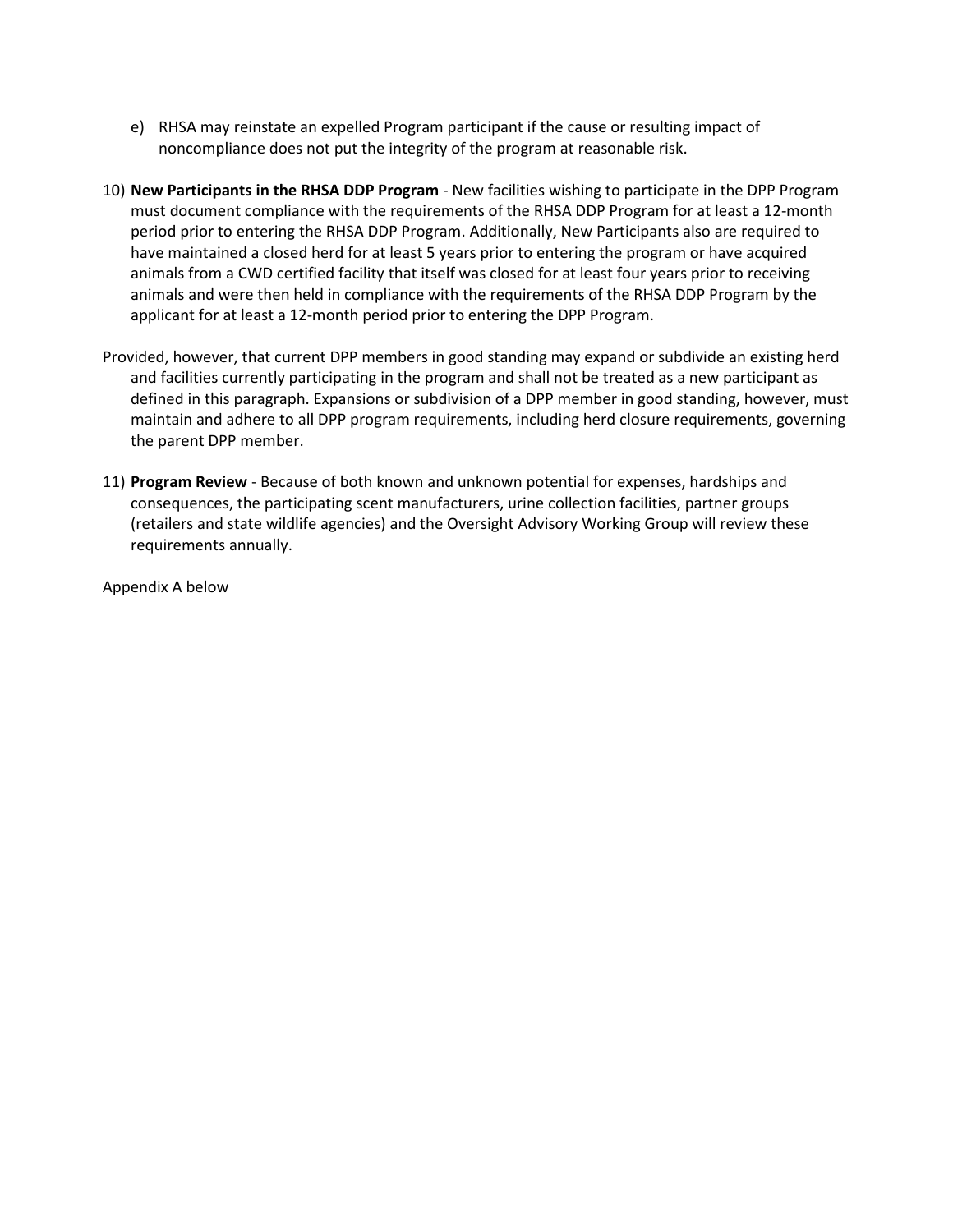# **RHSA Deer Protection Program Appendix A Implementation & Oversight Plan**

Implementation of the RHSA Deer Protection Program includes the official approval of Program Participants; outreach and assistance for RHSA Members; and outreach to Hunting Scent Retailers and Consumers.

### **Program Participant Approval:**

Program Participant approval will be made annually based on either initial program application or upon annual request for continued participation. Initial approval will occur during the first year following application to the program. After initial approval, approvals will be made annually following a request for continued participation and after inspection and approval of annual requirements.

### **Initial Program Application**

Program Participant approval for urine providers will be based on existing documentation and RHSA staff inspections (or an inspection by an approved alternate – see #10 below). The existing documentation required for approval will include:

- 1) Written documentation from the facility owner that the facility intends to contract with a veterinarian who is accredited in their state to perform an inspection of the facility sufficient to complete RHSA Deer Protection Program Annual Inspection Report (attached).
- 2) CWD Certification documents sufficient to show that the facility is in compliance with the APHIS Herd Certification Program and/or a federally approved state CWD certification program and that the facility is currently in compliance with all quarantines and/or restrictions related to that program.
- 3) Written documentation from the facility owner acknowledging that the facility is closed to the importation of live cervids (unless the facility has suffered a catastrophic herd loss).
- 4) If the facility has suffered a catastrophic loss since January 1, 2015, or has imported live cervids since January 1, 2015, documentation of RHSA approved application for the imported cervids.
- 5) Documentation that the facility is complying with Federal CWD testing protocols on all cervids that die or are culled which are 12 months old or older.
- 6) If the facility has exported live cervids, documentation of where the animal was transferred to.
- 7) Written acknowledgement from the facility owner that any future live cervid transferred from the facility will include an obligation (as a part of the sales/transfer contract) that the receiving facility (to the best of their ability) will test transferred animal for CWD when that animal dies, or is slaughtered, euthanized or harvested.
- 8) Documentation of annual herd inventories and any live animal shipping records.
- 9) Review of perimeter fencing (with documentation) to ensure compliance with the RHSA Deer Protection Program (including double fencing if the facility is within 30 miles of a confirmed CWD positive cervid).
- 10) An "alternate" for documentation inspection or on sight inspection by an RHSA staff might include a similar inspection by a scent manufacturer who is a Participant in the RHSA Deer Protection Program that operates independently from the urine provider being inspected or other designated proxy.

Program Participant approval for scent manufacturers which are not urine providers will be based on existing documentation and RHSA staff inspections. The existing documentation required for approval will include:

1) Written acknowledgement from the manufacturer that the cervid urine used for their products comes only from urine production facilities participating in the RHSA Deer Protection Program.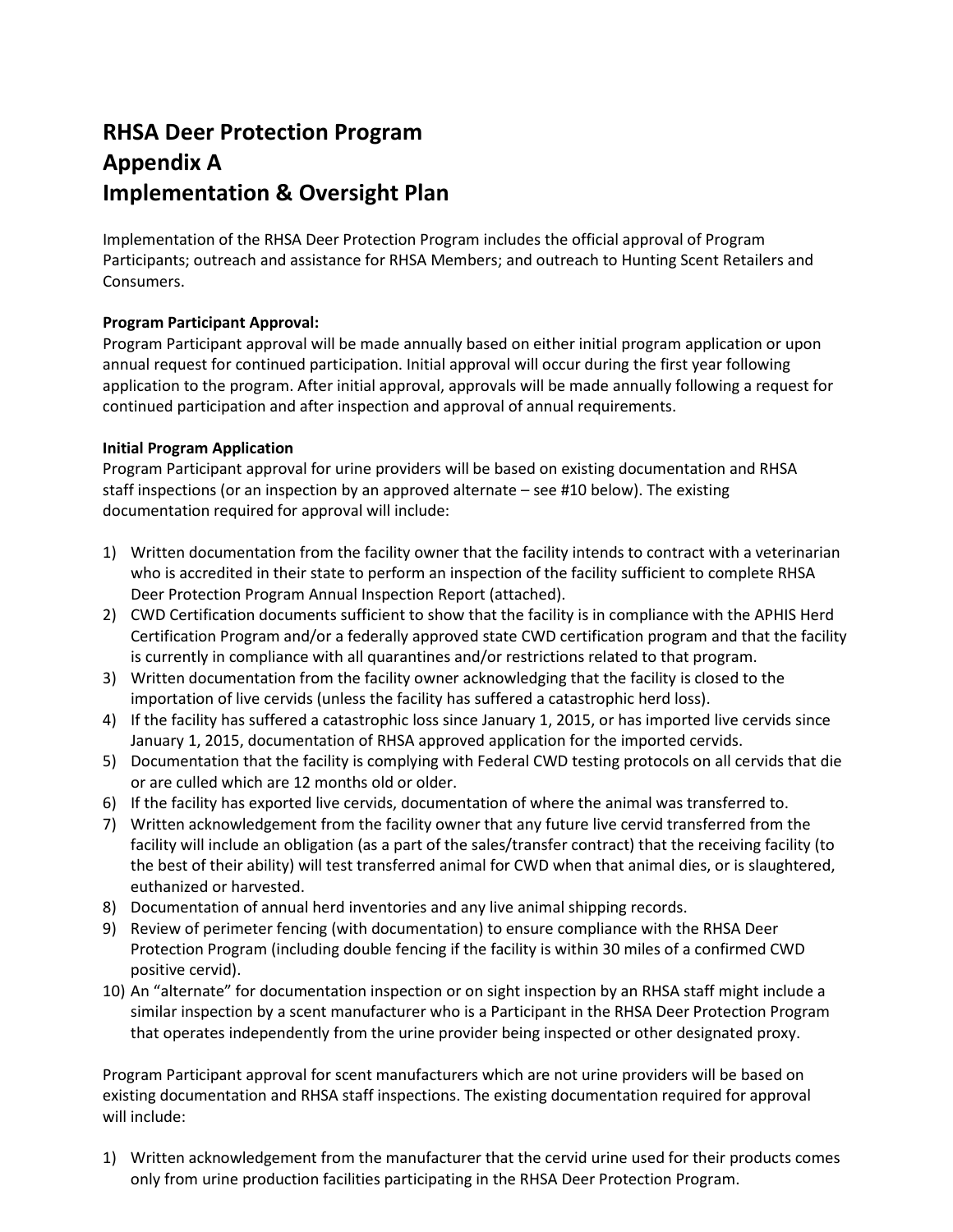- 2) Written acknowledgement from the manufacturer that that they will maintain a file on their urine providers which includes the documentation required for those facilities to maintain their Participant status in the RHSA Deer Protection Program.
- 3) Written acknowledgement from the manufacturer that they will allow RHSA staff to review their documentation at a level sufficient to ensure compliance with the RHSA Deer Protection Program.
- 4) Written disclosure of, if any, or acknowledgement that the manufacturer does not own operate or have a family or similarly close relationship with owners or operators of a cervid facility.
- 5) If Participant owns, operates, or has any similarly close relationship with any live cervid facility, approval of scent manufacture participation requires that facility must either be an approved program participant under collection facility program requirements, or submit an annual signed inspection report from a state accredited veterinarian verifying that said facility does not, and is not set up for, any cervid urine collection.

### **Program Participation Annual Renewal**

Participant approval for urine providers after initial acceptance into the Deer Protection Program, will be based on maintaining all required documentation and current RHSA membership including annual inspections performed by a veterinarian who is accredited in the state where the facility is located sufficient to complete RHSA Deer Protection Program Annual Inspection Report. A copy of the completed Annual Inspection Report (including copies of CWD certification documents) must be provided and approved by the RHSA.

Participant approval for scent manufacturers after initial acceptance into the Deer Protection Program, will require that the manufacturer ensure that their cervid urine providers are current participants in the RHSA Deer Protection Program. The scent manufacturer will maintain a file on their urine providers which include the annual RHSA/DPP certificate for those facilities to maintain their current Participant status in the RHSA Deer Protection Program. Annually, the scent manufacture will provide the RHSA the following:

- 1) Written acknowledgement from the manufacturer that the cervid urine used for their products comes only from urine production facilities participating in the RHSA Deer Protection Program.
- 2) Written acknowledgement from the manufacturer that they are maintaining a file on their urine providers which include the annual RHSA/DPP certificate for those facilities to maintain their current Participant status in the RHSA Deer Protection Program.
- 3) Written acknowledgement from the manufacturer that they will allow RHSA staff to review their documentation at a level sufficient to ensure compliance with the RHSA Deer Protection Program.
- 4) Written disclosure of, if any, or acknowledgement that the manufacturer does not own operate or have a family or similarly close relationship with owners or operators of a cervid facility.
- 5) If Participant owns, operates, or has any similarly close relationship with any live cervid facility, approval of scent manufacture participation requires that facility must either be an approved program participant under collection facility program requirements, or submit an annual signed inspection report from a state accredited veterinarian verifying that said facility does not, and is not set up for, any cervid urine collection.

#### **Program Oversight**

The RHSA will maintain documentation for each approved Participant in the RHSA Deer Protection Program. The RHSA will maintain an Oversight Advisory Working Group with representation from state wildlife agencies and other hunting industry leaders to ensure transparency regarding program implementation and Program Participant approval. The RHSA will work with Program Participants to ensure that appropriate levels of confidentiality are maintained.